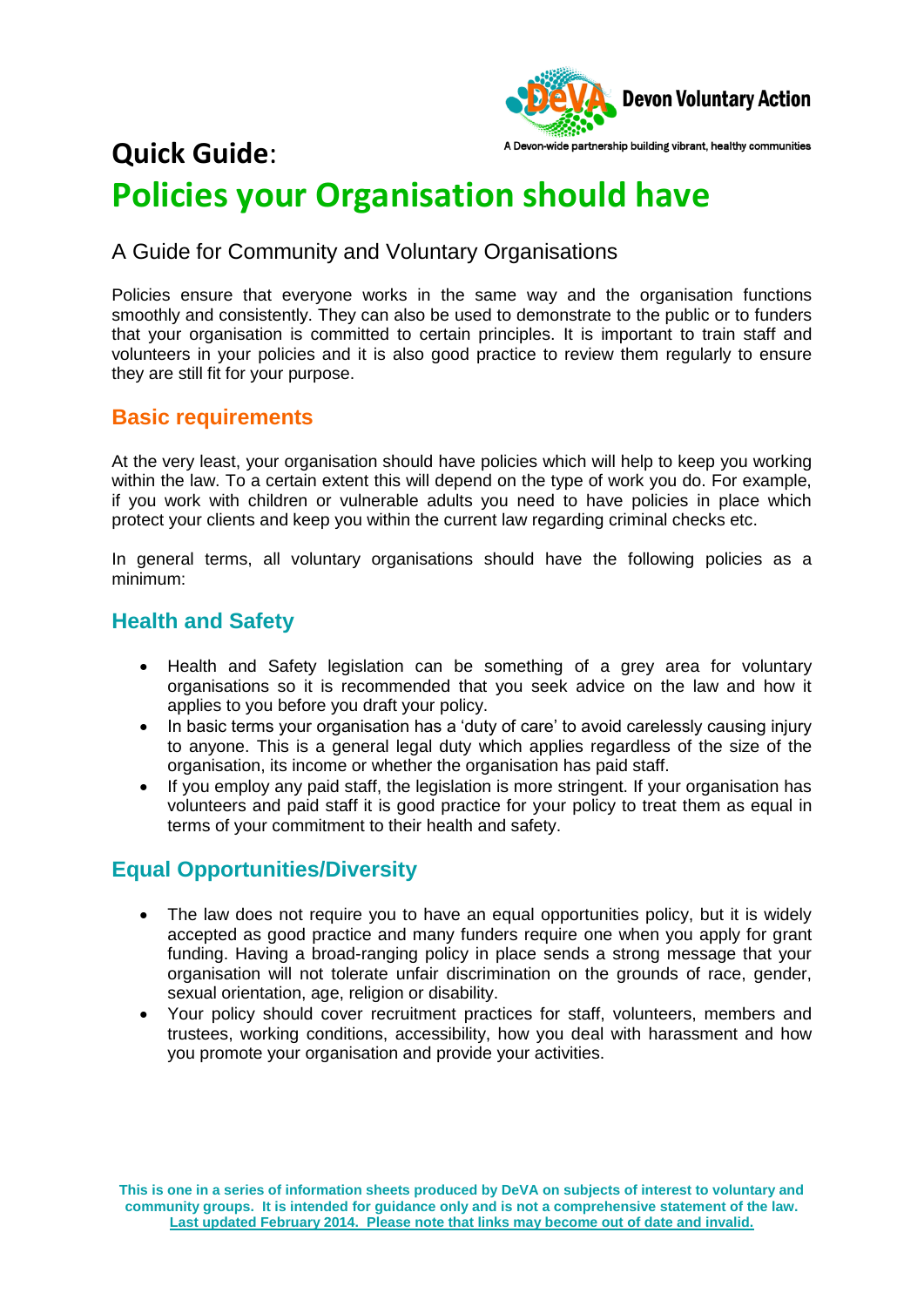

### **Child/vulnerable adult protection**

- Many organisations exist to care for children or people who are vulnerable because of their physical or mental ability or health. Many more carry out activities which children or vulnerable people might participate in from time to time. This type of policy is therefore relevant to a high proportion of groups.
- Your board of trustees is responsible for ensuring that those benefiting from your work are not harmed in any way through contact with your organisation.

According to the Charity Commission and the NSPCC, your policy should establish the following principles:

- the welfare of the child/vulnerable adult is paramount;
- all children/vulnerable adults without exception have the right to protection from abuse
- all suspicions and allegations of abuse will be taken seriously and responded to swiftly and appropriately
- all the organisations trustees, staff and volunteers have a responsibility to report concerns.

#### **Volunteers**

 Your volunteers need to know what they can be expected to do, how their expenses will be met and where they can go if things go wrong. The volunteer policy should set these things out, ensuring consistency and clarity for everyone in the organisation and showing its commitment to its volunteers.

For more information on developing policies relating to Volunteers please download the information sheet 'Involving People in your Organisation' which is available from [www.devonva.org/information\\_and\\_guidance](http://www.devonva.org/information_and_guidance)

## **Complaints**

- Don't wait for a complaint to be made before developing a complaints procedure. You should make sure that everyone in your organisation understands the procedure and it should include details of:
	- o what someone should do if they have a complaint
	- $\circ$  how their complaint will be investigated
	- o how long the investigation will be expected to take
	- o who will investigate and respond to the complainant
	- o what they should do if they remain dissatisfied.

## **Data Protection and Confidentiality**

- The **Data Protection Act** is the part of the law that lays down the rules and principles of handling, processing, collecting, storing, editing, or destroying personal information.
- If your organisation handles personal information, you must work in accordance with the eight principles of the Act but you also have additional legal responsibilities. For

**This is one in a series of information sheets produced by DeVA on subjects of interest to voluntary and community groups. It is intended for guidance only and is not a comprehensive statement of the law. Last updated February 2014. Please note that links may become out of date and invalid.**